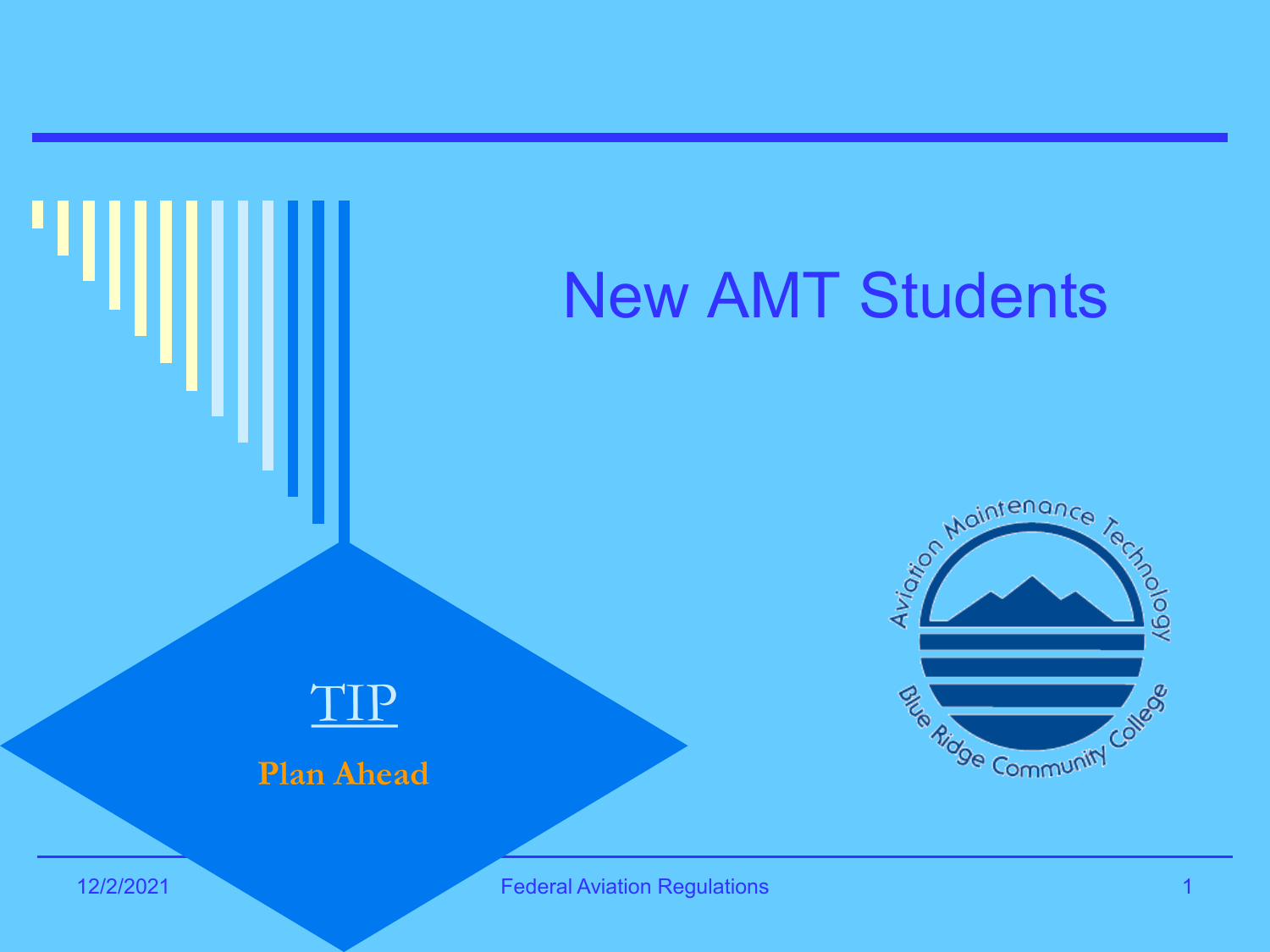

**Items that you must have before the 1st day of class 1. Completed Drug Test 2. SHD Airport Access Pass 3. AMT Polo Shirt 4. Tools**

**5. Personal Protection Equipment**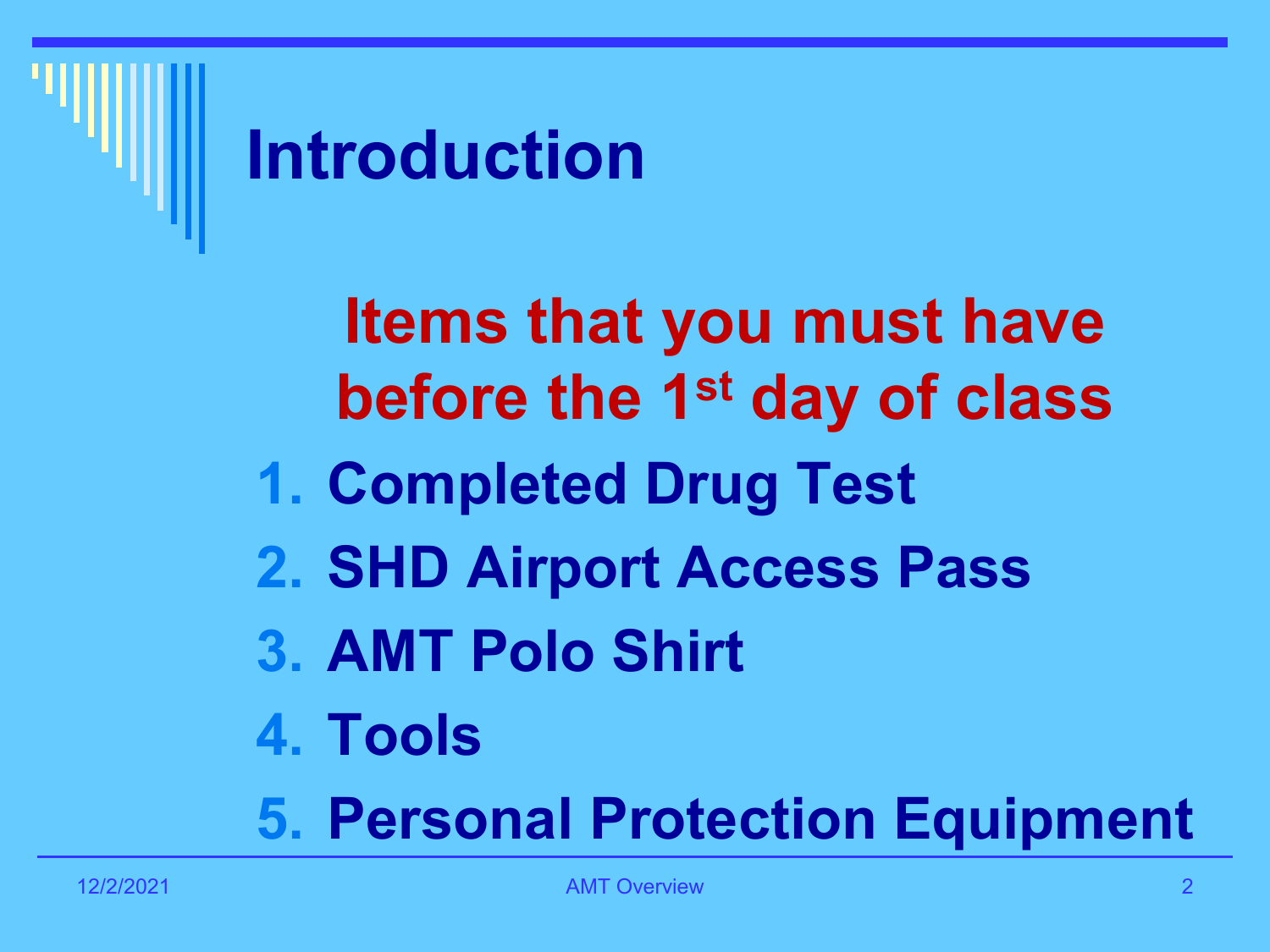#### **CastleBranch Drug Test Instructions**

- 1. Place an order at *mycb.castlebranch.com*
- 2. In the "Place Order" field, enter: BQ49dt : Drug Test
- 3. The email address you use when placing your order will become your username for your myCB and will be the primary form of communication for alerts and messages.
- 4. Payment methods include: MasterCard, Visa, debit card, electronic check, money order, and installment payment.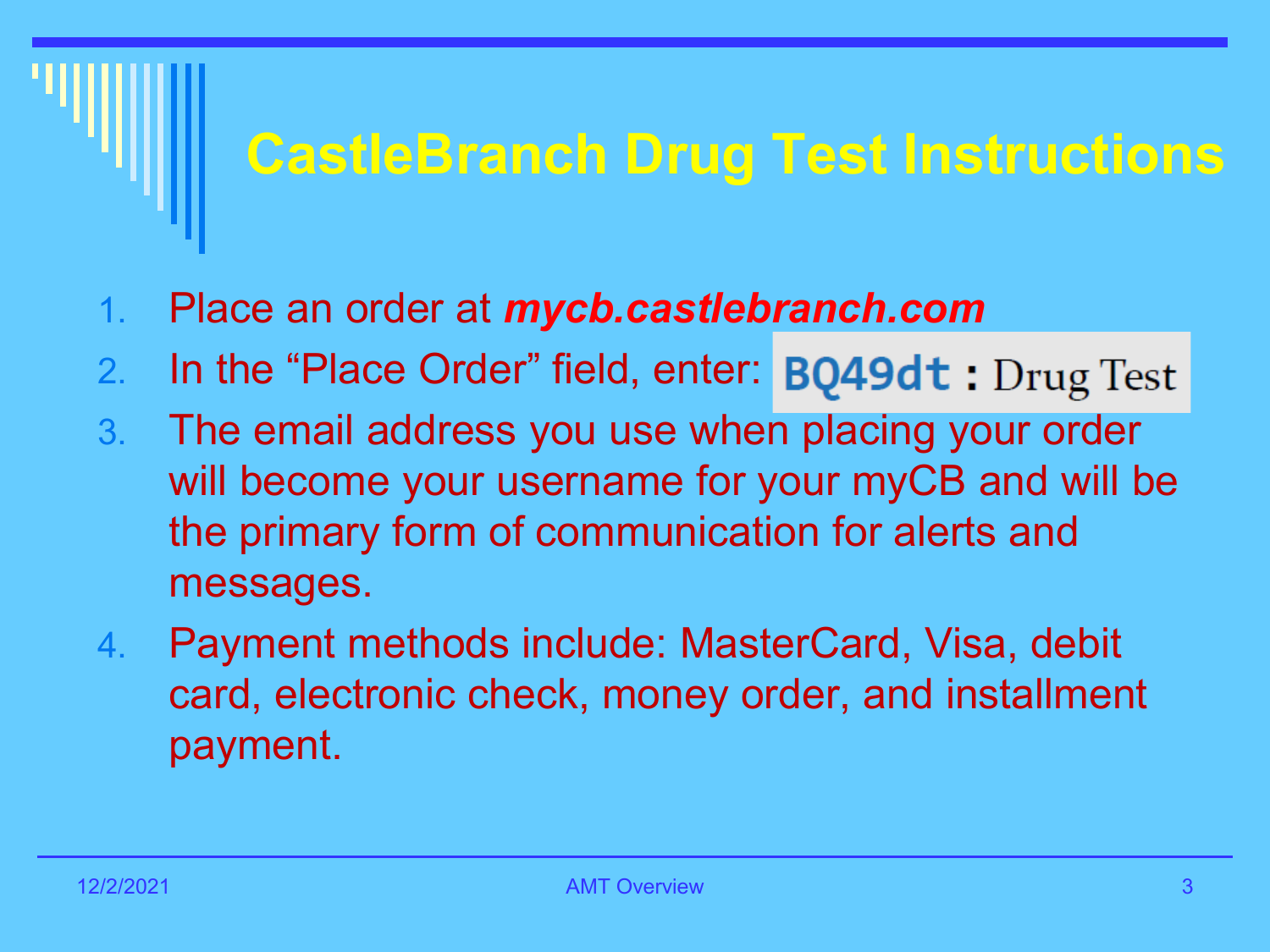### SHD Airport Access Pass Complete (at least) 2 weeks before class

- 1. Complete SHD Airport Access/Identification Media Application.
- 2. Present acceptable forms of Identification to Fred Dyen, AMT Coordinator.
- 3. Present acceptable forms of Identification along with \$25 to Chris Cary who will fingerprint you and complete the application.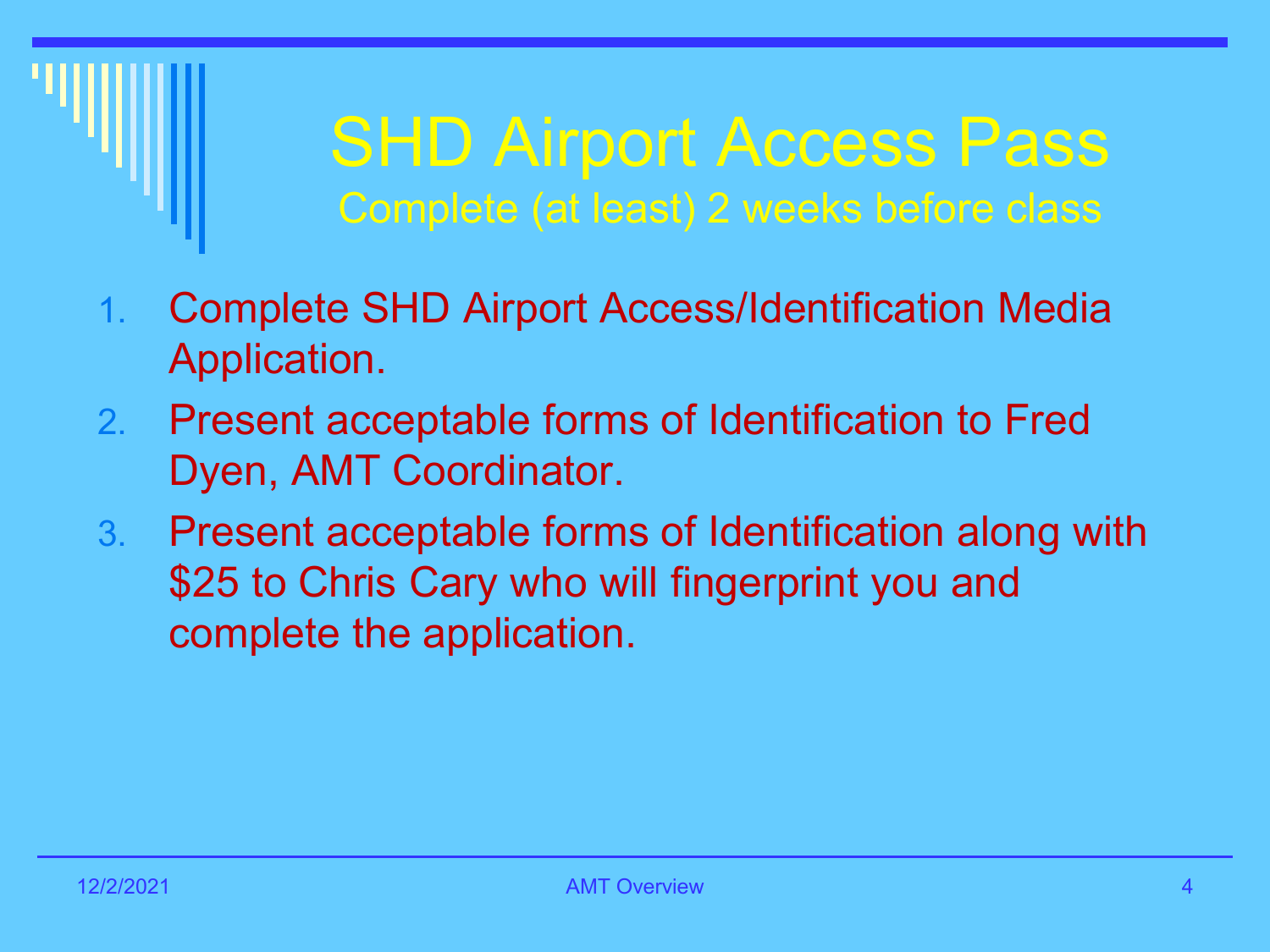

- 1. Contact Shenandoah Apparel (540) 886-6872 or *shenshirt@gmail.com*
- 2. Order shirts:

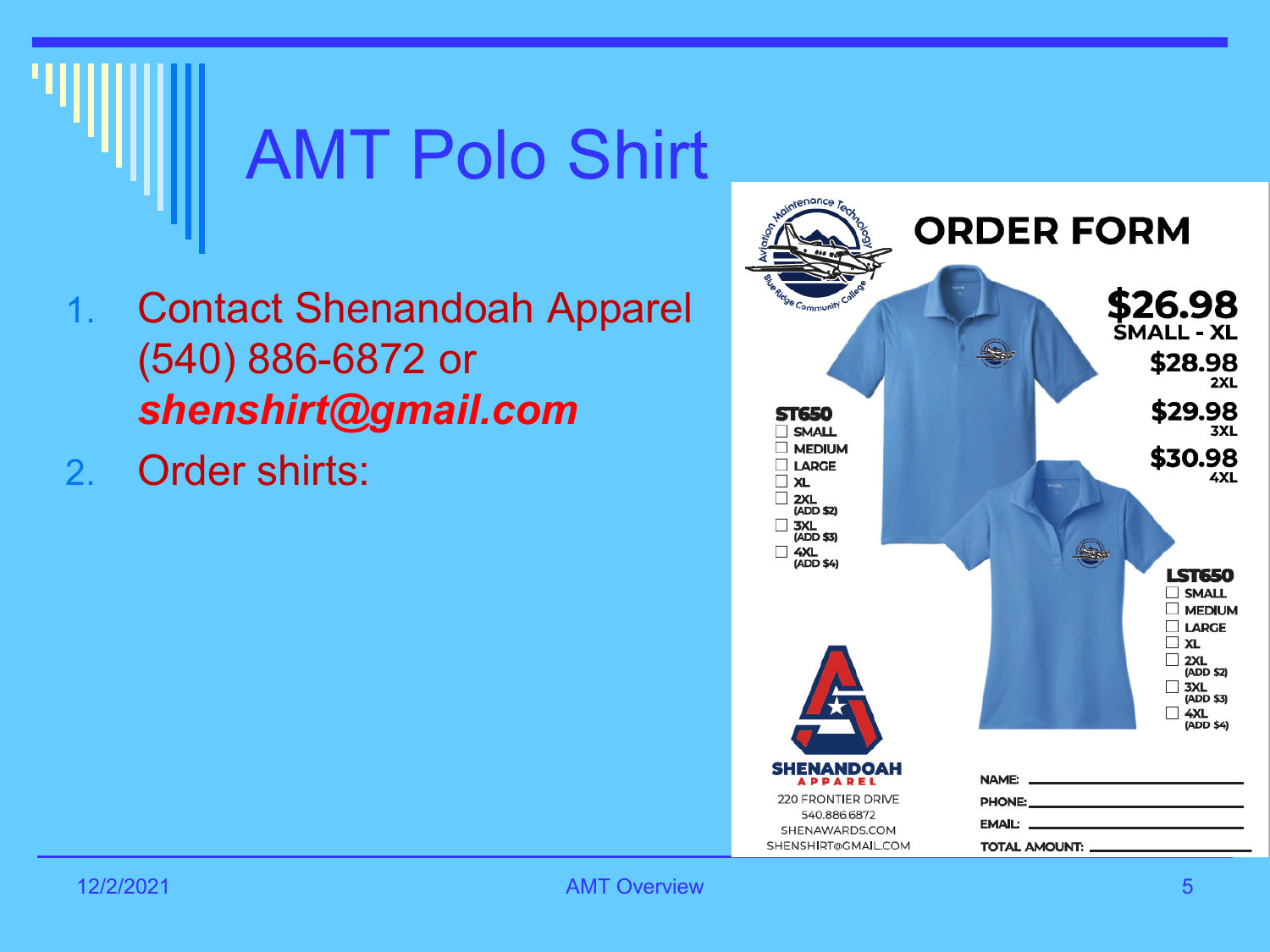

- 1. Order tools see *https://sites.google.com/a/email.vccs.edu/brccaviation-maintenance/tools-1*
- 2. Tools can be delivered to BRCC AMT or home.
- 3. Have all required tools on day 1 *OR*
- 4. Invoice indicating any missing tools have been ordered.
- 5. All tools should be on hand within first two weeks.
- 6. If asked for a required tool in lab either produce it or go and get it.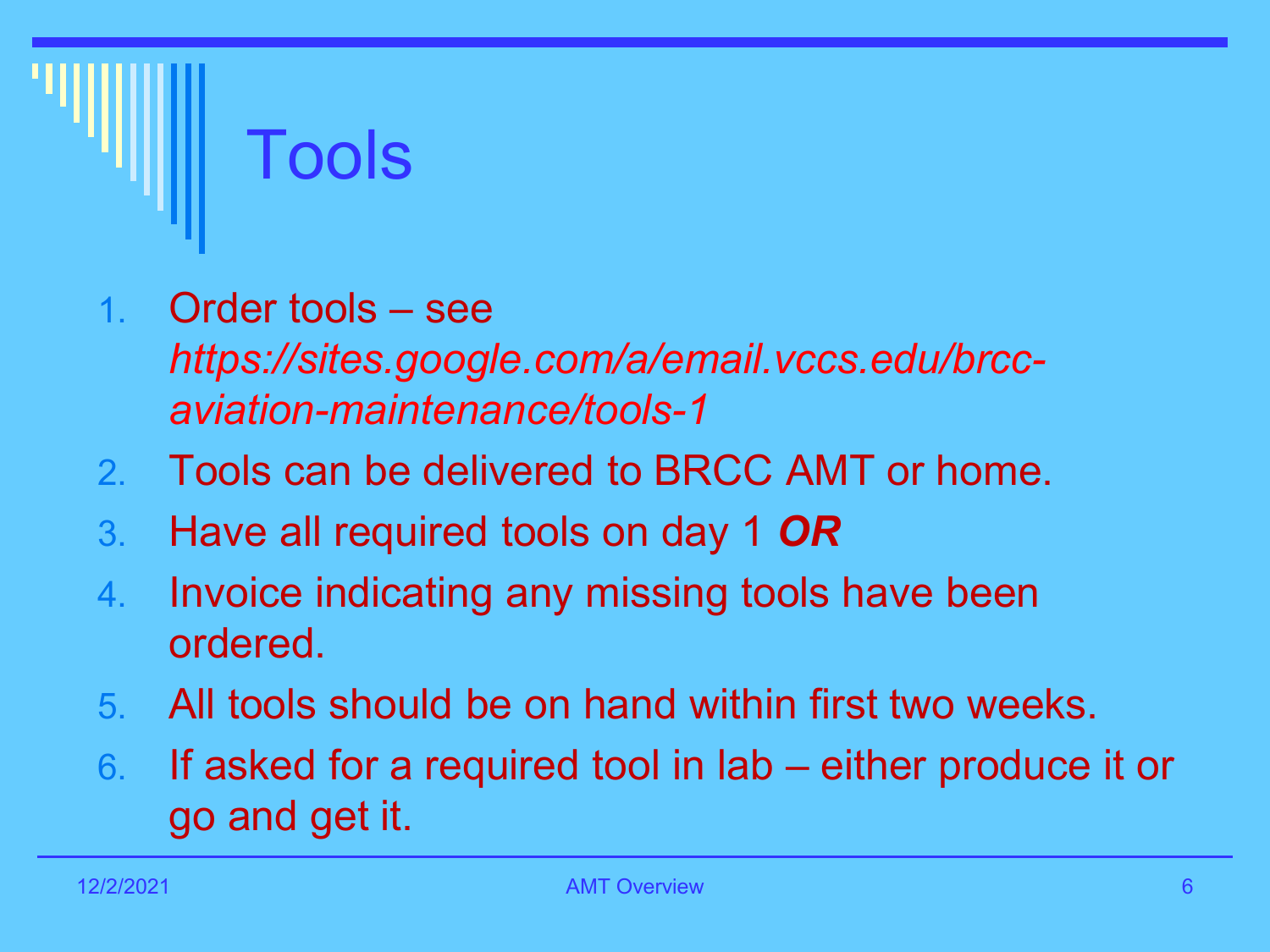# Personal Protective Equipment

- 1. Face mask cloth or disposable surgical or both Required before entering building.
- 2. Eye Protection Safety glasses, goggles, or face shield Required before entering lab.